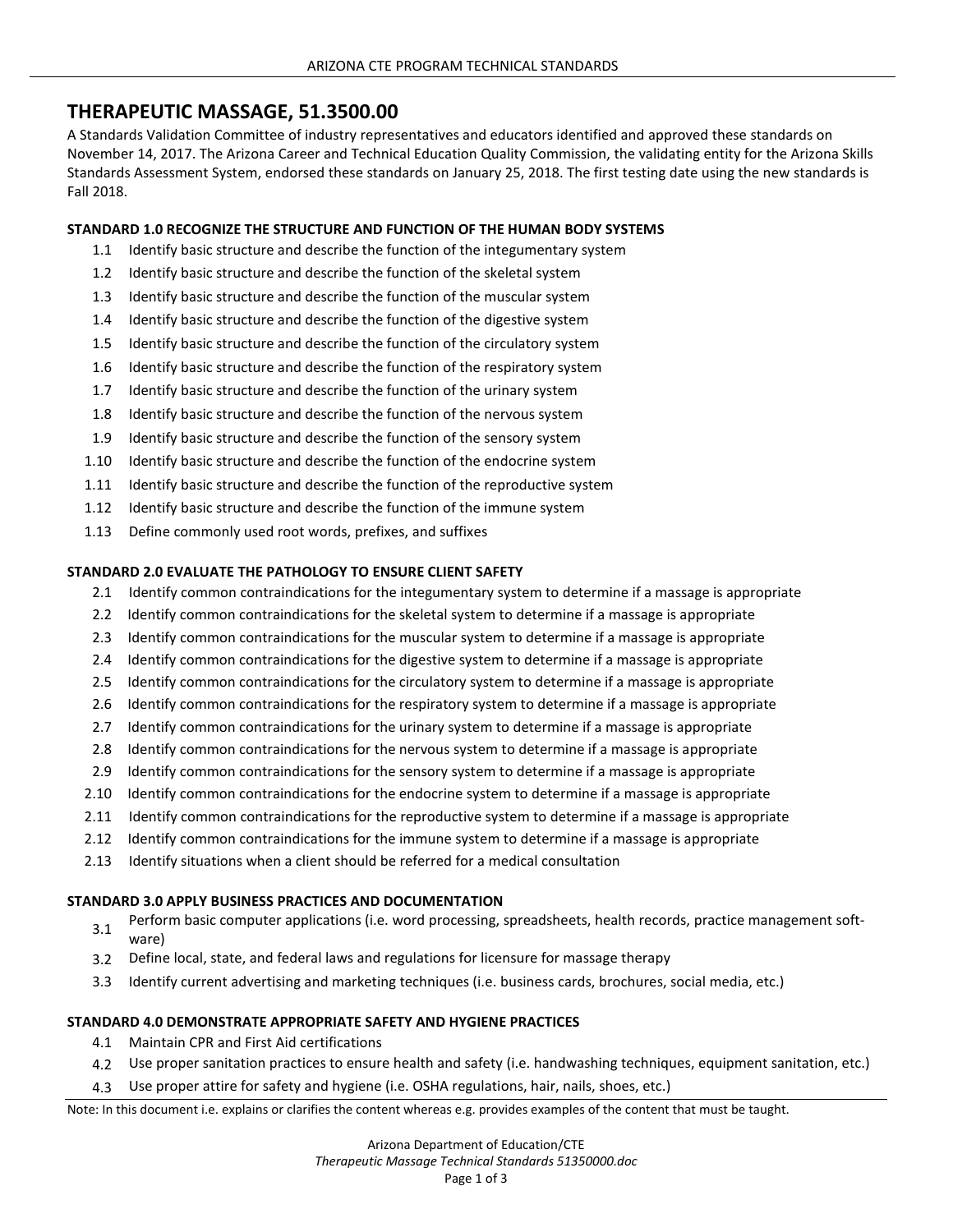### **STANDARD 5.0 EXAMINE THE LEGAL AND ETHICAL STANDARDS OF THERAPEUTIC MASSAGE**

- Recognize therapeutic relationship boundaries (i.e. confidentiality, nudity, draping techniques, privacy, termination<br>5.1 of treatment, etc.)
- 5.2 Respect client rights (i.e. HIPAA, privacy, confidentiality, right of refusal, etc.)
- 5.3 Analyze ethical scenarios that align with industry and legal standards (i.e. professional and personal)

### **STANDARD 6.0 PERFORM SWEDISH MASSAGE**

- 6.1 Describe the history and origins of massage
- 6.2 Identify the benefits of massage
- 6.3 Demonstrate the proper body mechanics for a Swedish massage
- 6.4 Describe when to use creams vs. oils vs. lotions
- 6.5 Utilize massage equipment
- 6.6 Determine appropriate environment for massage (e.g. room and layout, temperature, lighting, music, client comfort, minimal distractions)
- 6.7 Utilize appropriate client positioning
- 6.8 Demonstrate draping techniques
- 6.9 Perform basic strokes of Swedish massage (e.g. effleurage, petrissage, tapotement, vibration, friction)
- 6.10 Communicate with clients to assess comfort level through verbal and nonverbal cues
- 6.11 Perform massage in industry-recognized time allotments (i.e. 30, 60, 90 minutes)

## **STANDARD 7.0 PERFORM THERMOTHERAPY**

- 7.1 Recognize the general effects of thermotherapy through indications and contraindications
- 7.2 Perform hot, cold, and contrast treatments
- 7.3 Perform a Hot Stone massage in industry-recognized time allotments (i.e. 60, 90 minutes)

#### **STANDARD 8.0 PERFORM SPORTS MASSAGE**

- 8.1 Explain R.I.C.E. (Rest, Ice, Compression, and Elevation)
- 8.2 Assess the relationship between compensation, balance, and mechanics of the body
- 8.3 Demonstrate pre- and post-event massage
- 8.4 Perform appropriate injury assessment and treatment techniques
- 8.5 Demonstrate the use of hot and cold treatments
- 8.6 Demonstrate various stretching techniques (i.e. passive, assistive, active, etc.)
- 8.7 Determine physical range of motion of the joint (e.g. passive, active, assisted)
- 8.8 Perform techniques to increase and decrease range of motion
- 8.9 Perform various techniques of joint mobilization (i.e. PNF, Traeger, etc.)
- 8.10 Identify actions of muscles

#### **STANDARD 9.0 PERFORM DEEP TISSUE MASSAGE**

- 9.1 Identify the attachment of muscles
- 9.2 Identify the benefits and contraindications of Deep Tissue massage
- 9.3 Describe when to use creams vs. oils vs. lotions
- 9.4 Explain trigger points
- 9.5 Locate trigger point
- 9.6 Perform a Deep Tissue massage in industry-recognized time segments (i.e. 30, 60, 90 minutes)
- 9.7 Communicate with clients to assess comfort level through verbal and nonverbal cues

Note: In this document i.e. explains or clarifies the content whereas e.g. provides examples of the content that must be taught.